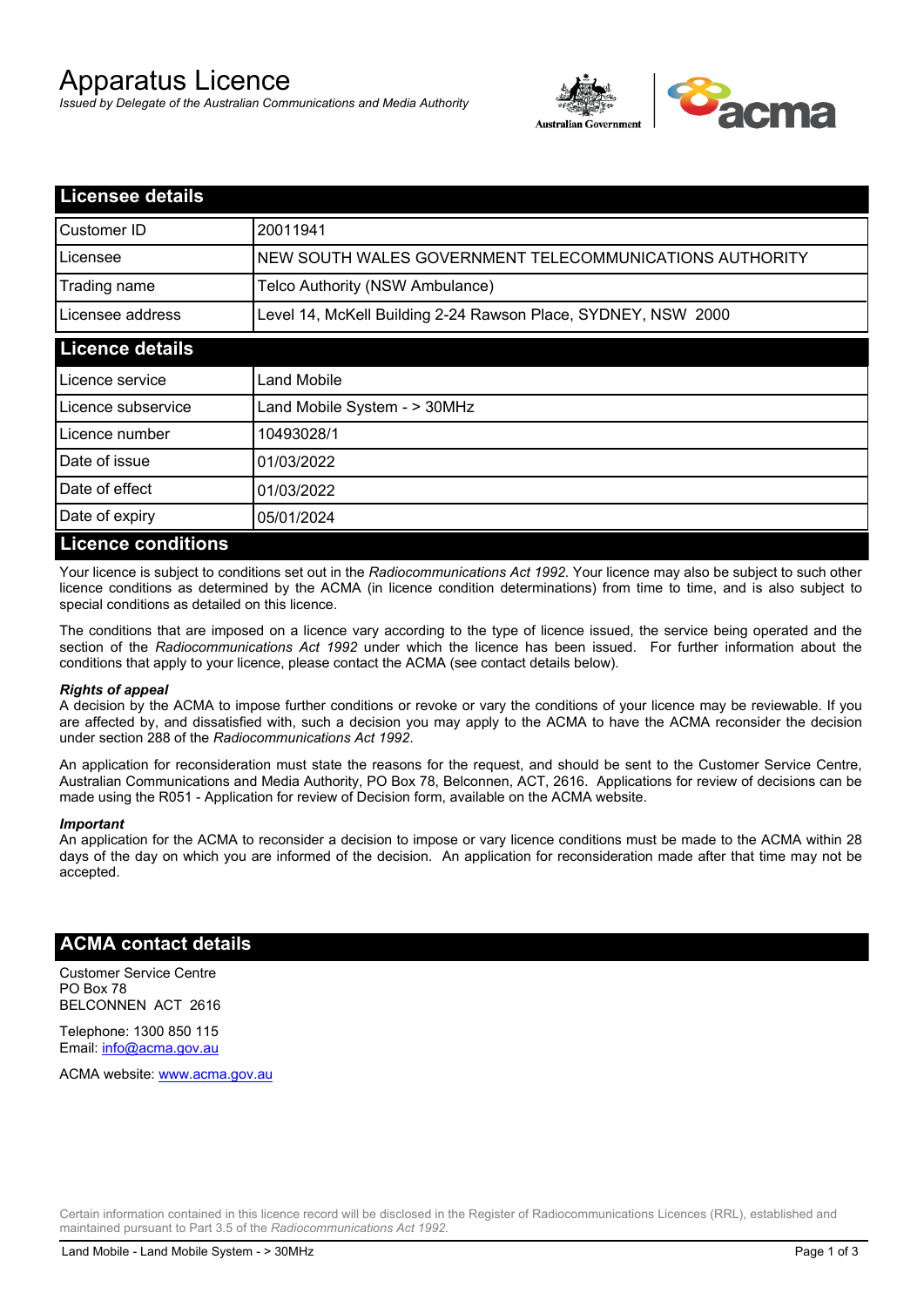# **Advisory Notes applying to licence no.: 10493028/1**

Conditions applicable to the operation of Land Mobile System station(s) authorised under this licence can be found in the Radiocommunications Licence Conditions (Apparatus Licence) Determination and the Radiocommunications Licence Conditions (Land Mobile Licence) Determination. Copies of these determinations are available from the ACMA and from the ACMA home page (www.acma.gov.au).